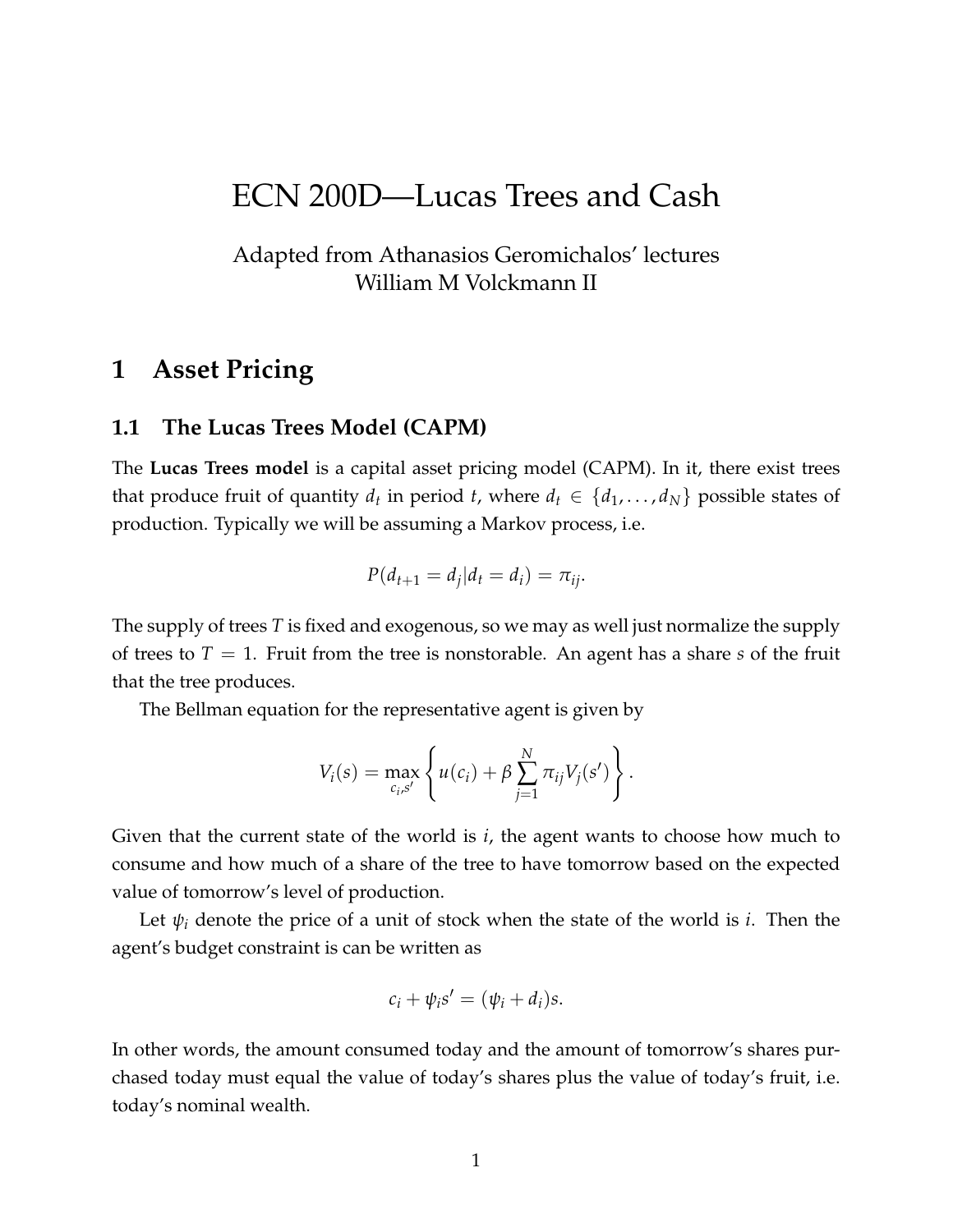Plugging the budget constraint into the Bellman equation gives

$$
V_i(s) = \max_{s'} \left\{ u\big( [\psi_i + d_i]s - \psi s' \big) + \beta \sum_{j=1}^N \pi_{ij} V_j(s') \right\}.
$$

Then the first order condition is

$$
u'(c_i)\psi_i = \beta \sum_{j=1}^{N} \pi_{ij} V'_j(s'). \tag{1}
$$

Plug in the policy function  $s' = g(s)$  and then take the first order condition of

$$
V_i(s) = u([ \psi_i + d_i] s - \psi_i g(s) ) + \beta \sum_{j=1}^N \pi_{ij} V_j(g(s))
$$

with respect to *s* for the envelope condition

$$
V'_{i}(s) = u'(c_{i})(\psi_{i} + d_{i}).
$$
\n(2)

Updating the envelope condition by a period, change the state of the world to *j*, and in combination with the first order condition we get

$$
u'(c_i)\psi_i = \beta \sum_{j=1}^N \pi_{ij} u'(c'_j)(\psi'_j + d_j).
$$
 (3)

In equilibrium we will have supply equaling demand. There's a fixed supply  $1 = s =$  $s' = s'' = \ldots$  It follows from the budget constraint that  $c_i = d_i c'_j = d_j$ . Therefore we can write condition (3) as

$$
u'(d_i)\psi_i = \beta \sum_{j=1}^{N} \pi_{ij} u'(d_j)(\psi'_j + d_j).
$$
 (4)

This condition hold for all  $i = 1, \ldots N$ , so we have *N* conditions.

### **1.2 Special Case:**  $N = 1$

When  $N = 1$ , the model is not stochastic—we have  $d_t = d$  in all cases. So we can rewrite the asset pricing formula in equation (3) as

$$
u'(d)\psi = \beta u'(d)(\psi' + d) \implies \psi' = \frac{\psi}{\beta} - d.
$$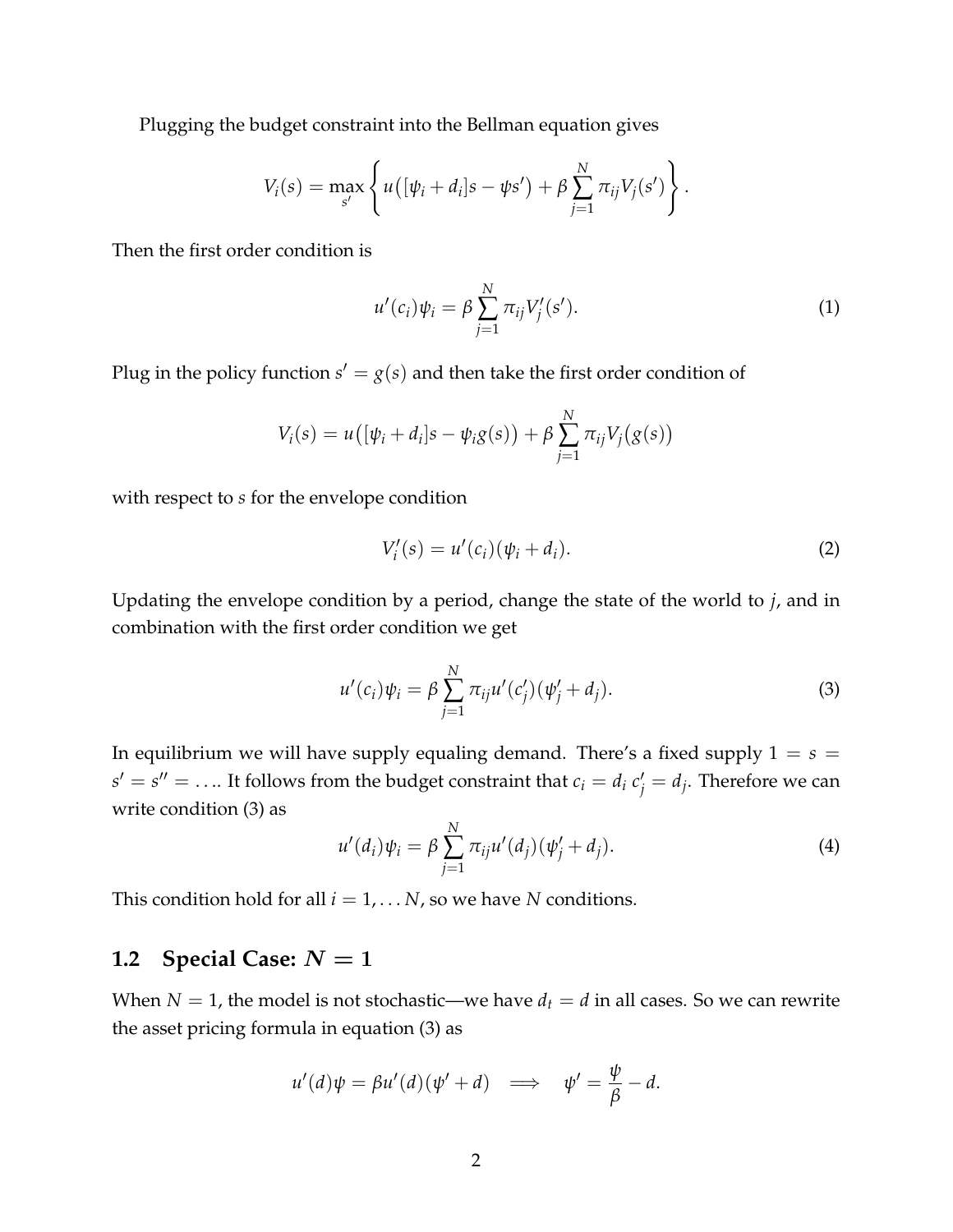This sequence follows an "explosive path," so the only admissible solution is the steady state solution where

$$
\psi = \frac{\psi}{\beta} - d \implies \psi^* = \frac{\beta d}{1 - \beta}.
$$

So the price of the asset is the value of the discount stream of dividends, i.e. its "fundamental value."

### **1.3 General Case**

Okay, now let's consider the steady state of the general case,

$$
u'(d_i)\psi_i = \beta \sum_{j=1}^N \pi_{ij}u'(d_j)(\psi_j + d_j),
$$

where  $i = 1, \ldots, N$ . We can write the system as the matrix

$$
U\psi = \beta \pi U(\psi + d),
$$

where  $\pi$  is the **Markov matrix** in which the (*ij*)th entry is  $\pi_{ij}$ . Doing some matrix algebra, we can solve for

$$
\psi^* = (U - \beta \pi U)^{-1} \beta \pi U' d.
$$

This is, without question, something for a computer to solve.

## **2 Monetary Theory: The Basics**

#### **2.1 The Fisher equation**

In general, asset price is equal to its discounted payment, i.e.

$$
asset\ price = \frac{payment}{(1+r)^n}.\tag{5}
$$

We'll be dealing in one period intervals, so we'll have  $n = 1$  from now on.

Let *p<sup>t</sup>* be the price of an asset that has a nominal interest rate of *i*. The real price of the asset is the goods you're giving up, e.g. the real price 1/*p<sup>t</sup>* . The payment in real terms is  $(1+i)/p_{t+1}$ . So from equation (5),

$$
\frac{1}{p_t} = \frac{(1+i)/p_{t+1}}{1+r} \implies \frac{p_{t+1}}{p_t} = \frac{1+i}{1+r}.
$$
 (6)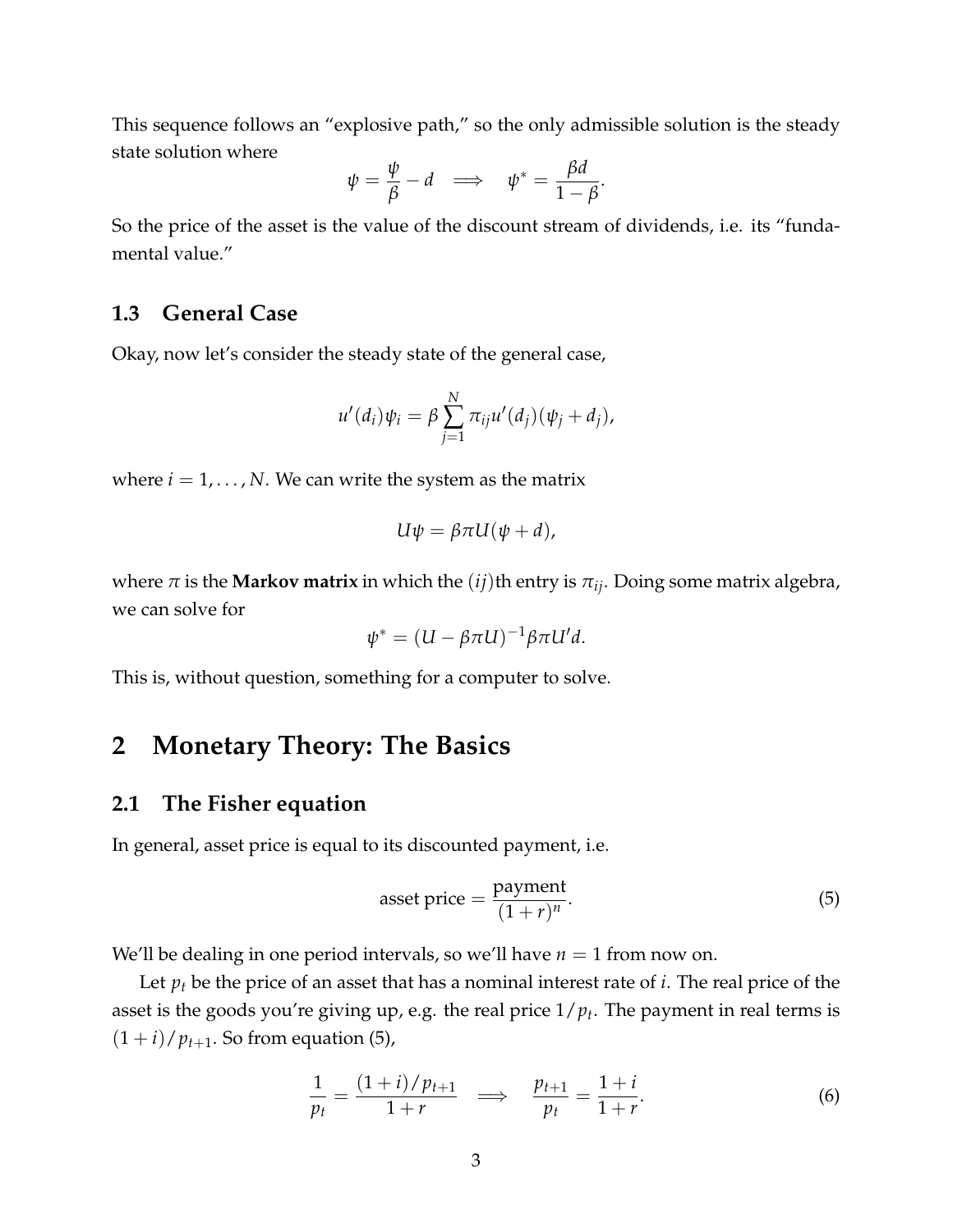The rate of inflation is the rate of growth in the price level, so

$$
\pi_t = \frac{p_{t+1} - p_t}{p_t} \quad \Longrightarrow \quad \frac{p_{t+1}}{p_t} = 1 + \pi_t. \tag{7}
$$

Plug in equation (6) and we get

$$
\frac{1+i}{1+r} = 1 + \pi_t.
$$

Solving for *i*, we get the Fisher equation,

$$
i = r + \pi_t + r\pi_t. \tag{8}
$$

#### **2.2 Inflation and Money Growth**

**Claim.** *In a steady state monetary model where supply of money grows at a constant rate µ,*  $\pi = \mu$ .

*Proof.* The money growth rate implies that  $M_{t+1} = (1 + \mu)M_t$ . In a steady state, real variables do not change, and therefore the level of real balances *Mt*/*p<sup>t</sup>* is constant. It follows that

$$
\frac{M_t}{p_t} = \frac{M_{t+1}}{p_{t+1}} \quad \Longrightarrow \quad \frac{p_{t+1}}{p_t} = \frac{M_{t+1}}{M_t} = 1 + \mu.
$$

From equation (refinflation), it follows that

$$
1 + \mu = 1 + \pi \implies \mu = \pi.
$$

#### **2.3 Illiquid Real Interest Rate**

**Claim.** *The real interest rate of a fully illiquid bond in a standard (monetary) model is given by*  $r = 1/\beta - 1$ .

Think of a world where agents can buy a one period real discount bond which gives you one unit of the numeraire good tomorrow. What price *ψ* are you willing to pay? Well, given your discount rate of *β*, you'll be willing to pay *β* · 1. It follows from equation (5) that

$$
\beta = \frac{1}{1+r} \implies r = \frac{1}{\beta} - 1.
$$

## **2.4 The Friedman Rule**

**Claim.** The rate of money growth is  $\mu = \beta - 1 < 0$  when the nominal interest rate  $i = 0$ .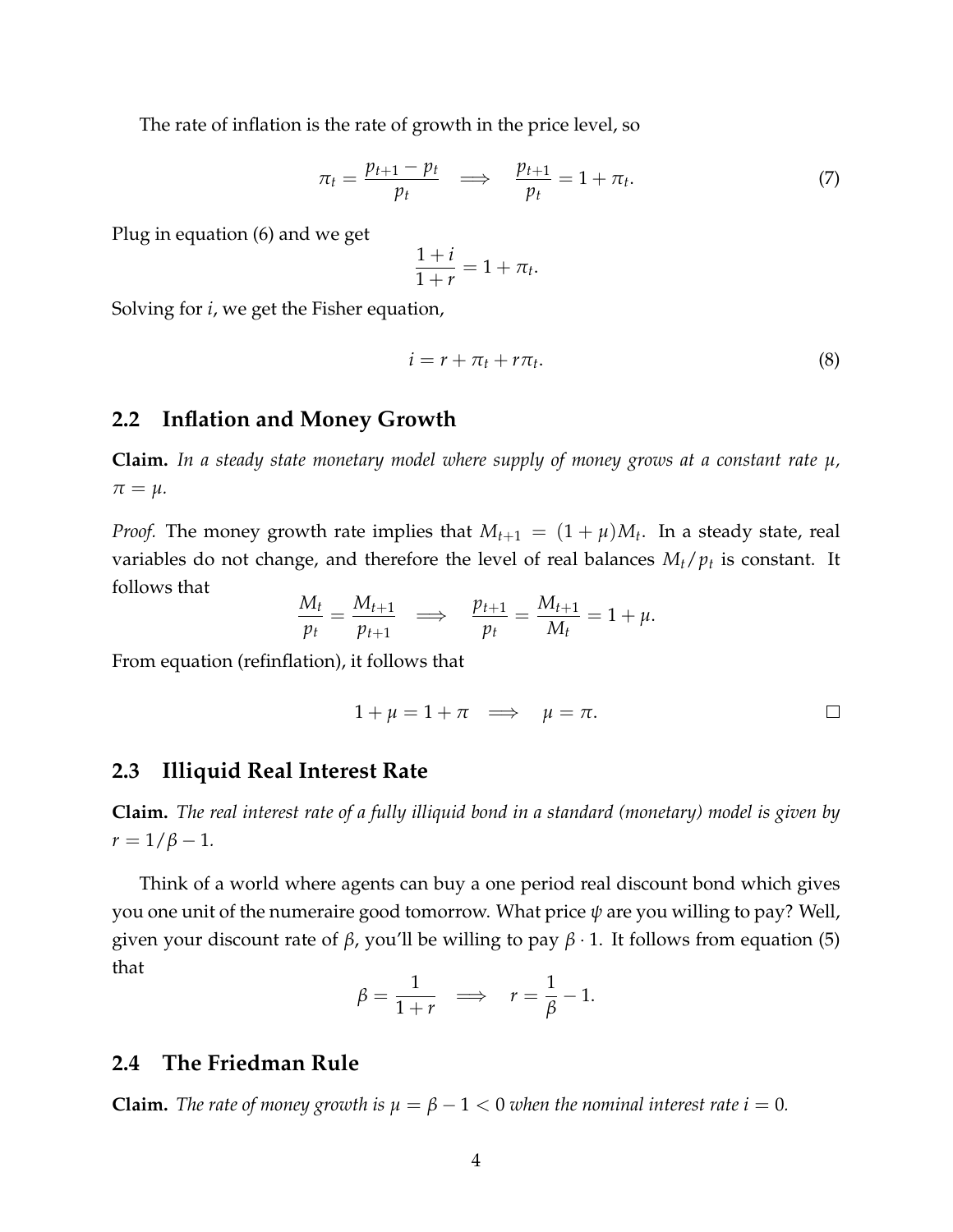*Proof.* From the Fisher equation, we have  $1 + i = (1 + r)(1 + \pi)$ . From the previous results, we know that  $1 + r = 1/\beta$  and  $1 + \pi = 1 + \mu$ . It follows that

$$
1 + i = \frac{1}{\beta}(1 + \mu) \implies \mu = \beta(1 + i) - 1.
$$

Since the assumption is  $i = 0$ , the result follows.

## **3 Cash in Advance (CIA) Model**

### **3.1 The Setup**

We will have measure 1 of homogeneous agents in an endowment economy with nonstorable endowment  $e_t = e$ . The central bank prints money and the money supply grows at the rate of  $\mu$ , so

$$
M_{t+1}=(1+\mu)M_t.
$$

We will assume that  $\mu \geq \beta - 1$ , which does allow for negative  $\mu$ . The quantity of money printed *T<sup>t</sup>* will be transferred to each agent—and since the measure of agents is 1, it means each individual receives *T<sup>t</sup>* .

This model is a little bit on the goofy side. The agent *must have money on hand* in order to buy and thus consume the good, even though they have the exact same good as their endowment. Furthermore, they must choose how much money to carry with them from the previous period. So if they chose to not carry any cash from last period to this period, and if the central bank prints no cash, then the agent can't buy, and therefore cannot consume, anything—even though they have a positive endowment of the thing they want to consume!

#### **3.2 The Bellman Equation**

Let *m* denote the choice of a representative agent of how much money to hold. The Bellman equation for the agent is

$$
V(m) = \max_{c,m'} \{ u(c) + \beta V(m') \},
$$
\n(9)

subject to the budget constraint

$$
pc + m' = pe + m + T,
$$
\n(10)

 $\Box$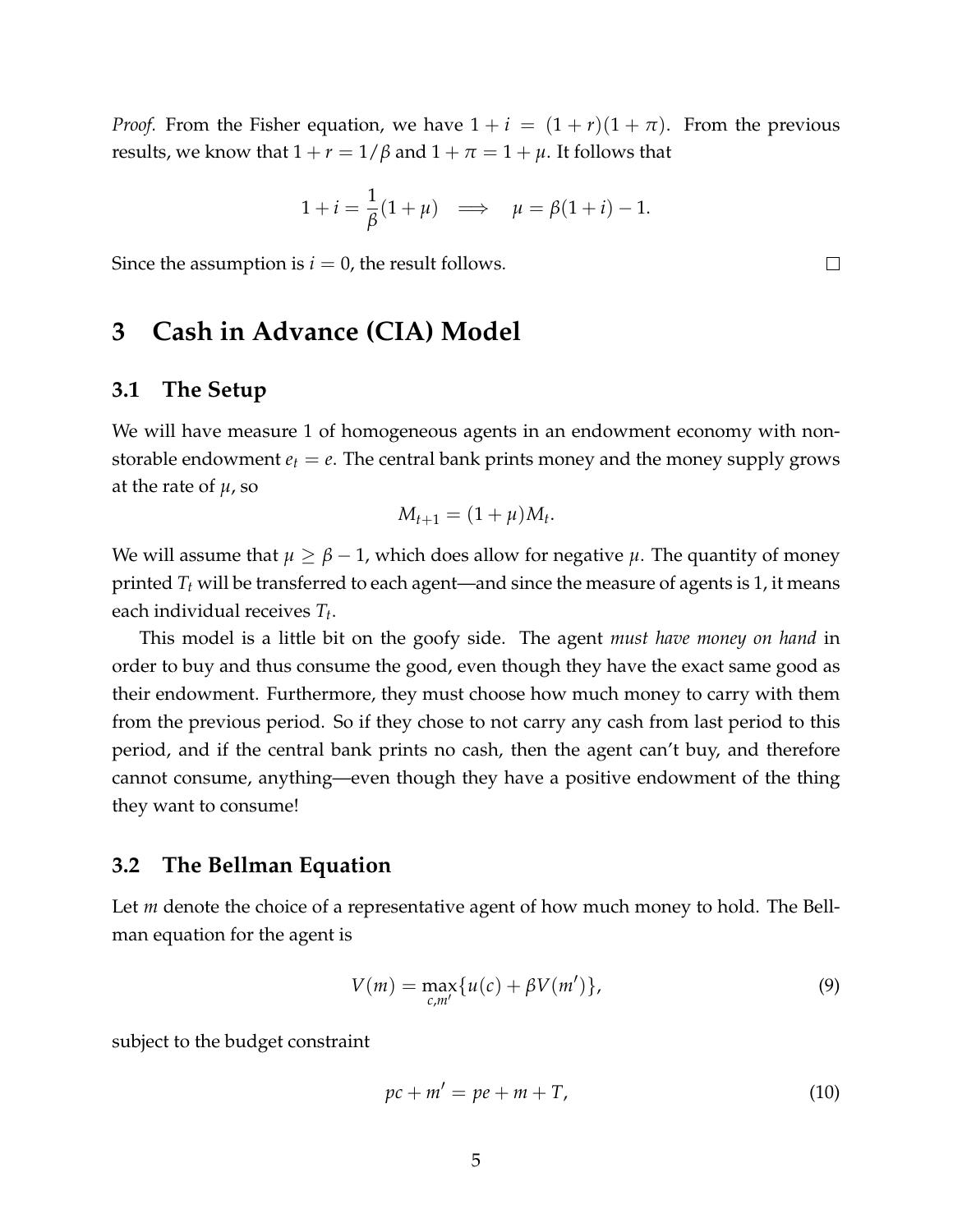and the cash in advance constraint,

$$
pc \le m + T. \tag{11}
$$

The CIA constraint says that the agent cannot spend more on consumption than money they have with them.

When we combine the budget constraint and the CIA constraint, we end up with  $m' \geq p$ e, or better yet in real terms,

$$
e\leq \frac{m'}{p}.
$$

This seems sensible—we've already established that the agent cannot eat their endowment, so the only way to get utility from it is to sell it for money and then eventually use the money for consumption. This means there's no reason to not sell all of the endowment and have at least *m*′ in cash available for next period.

Now evidently if we take the Lagrange multipliers for the problem, then we can rewrite the Bellman equation as

$$
V(m) = \max_{m'} \left\{ u \left( e + \frac{m + T - m'}{p} \right) + \lambda \left( \frac{m'}{p} - e \right) + \beta V(m') \right\}.
$$

I guess this is the way of incorporating the CIA constraint into the Bellman equation itself. I don't really have any intuition beyond that. In practical terms, we can at least say that

$$
\lambda \left( \frac{m'}{p} - e \right) = 0
$$

functions as a typical complementary slackness condition.

#### **3.3 First Order Conditions**

With respect to *m*′ , we have

$$
\frac{u'(c)}{p} - \frac{\lambda}{p} = \beta V'(m').
$$

The envelope condition (remember that we can just ignore the chain-rule effects and keep the direct effect) gives

$$
V'(m) = \frac{u'(c)}{p} \quad \Longrightarrow \quad V'(m') = \frac{u'(c')}{p'}.
$$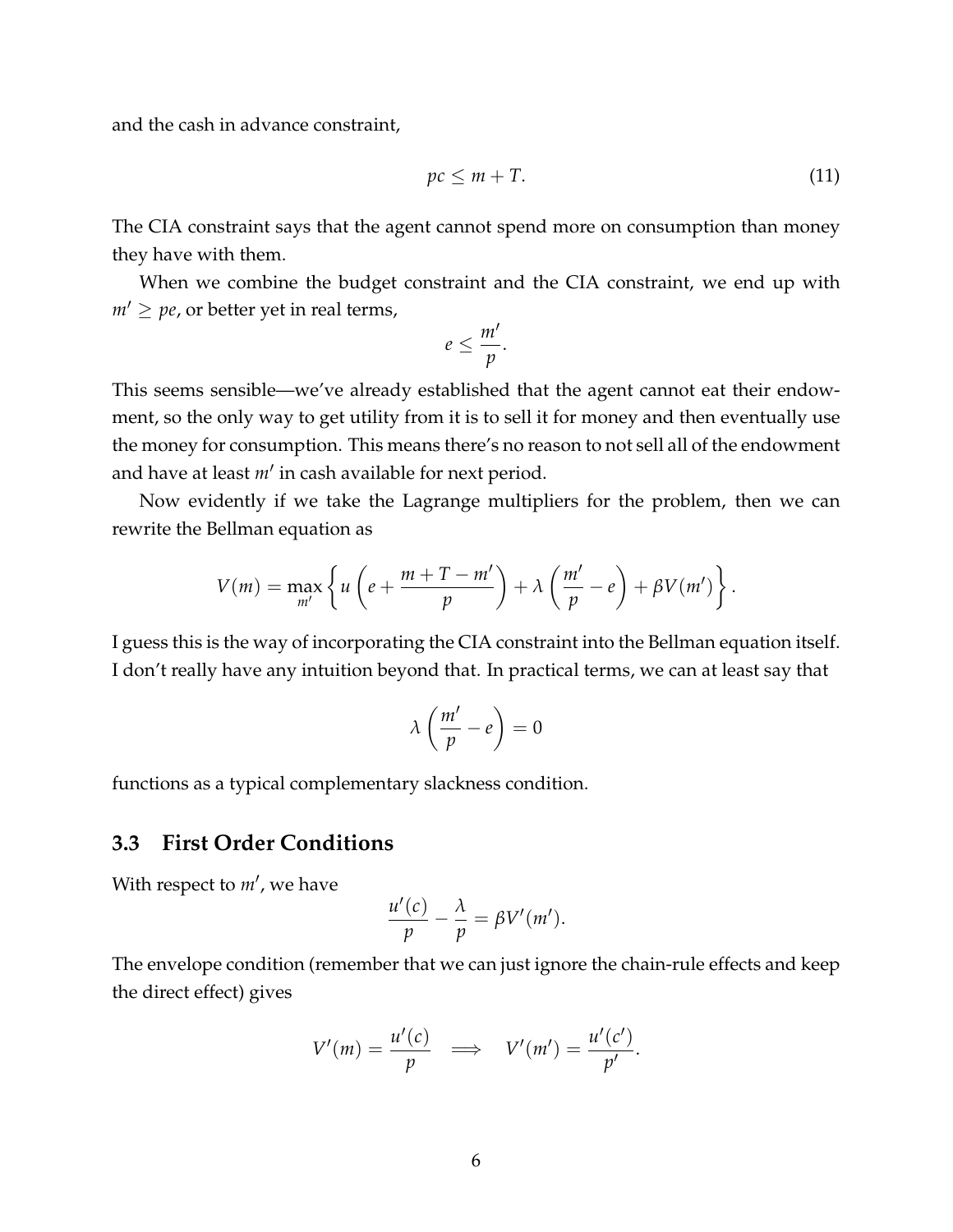Combine the first order condition and the envelope condition to get

$$
\frac{u'(c)}{p} - \frac{\lambda}{p} = \beta \frac{u'(c')}{p'} \quad \Longrightarrow \quad u'(c) - \lambda = \beta u'(c') \frac{p}{p'}.
$$

## **3.4 Equilibrium Conditions**

*M* is the money supply *m* in the money demand. So in equilibrium,  $M = m$ . We also have that  $M' = M + T$ . These two conditions allow us to rewrite the budget constraint as

$$
pc = pe. \t\t(13)
$$

So the amount of money spent on consumption equals the amount of money earned from selling the endowment. That is,  $c = c' = \ldots = e$ . Given how silly this model is, this result should not come as a surprise.

Furthermore, notice that

$$
\frac{p}{p'} = \frac{1/p'}{1/p} = \frac{M'/p'}{M(1+\mu)/p} = \frac{z'}{(1+\mu)z'}
$$

where  $z_t = M_t/p_t$  is real money balances. In the steady state, every real variable is constant, so  $z' = z$ . Therefore

$$
\frac{p}{p'}=\frac{1}{1+\mu}.
$$

This allows us to rewrite equation (12) as

$$
u'(c)\left[1-\frac{\beta}{1+\mu}\right] = \lambda.
$$
 (14)

Furthermore, we can rewrite the complementary slackness condition as

$$
\lambda [(1 + \mu)z - e] \ge 0. \tag{15}
$$

#### **3.5 Money Growth Rates**

In this weird model, the only reason to hold money is so you can buy your endowment. How how much money will you hold? It will depend on  $\mu$ , and in particular, whether the Friedman rule is adhered to or not.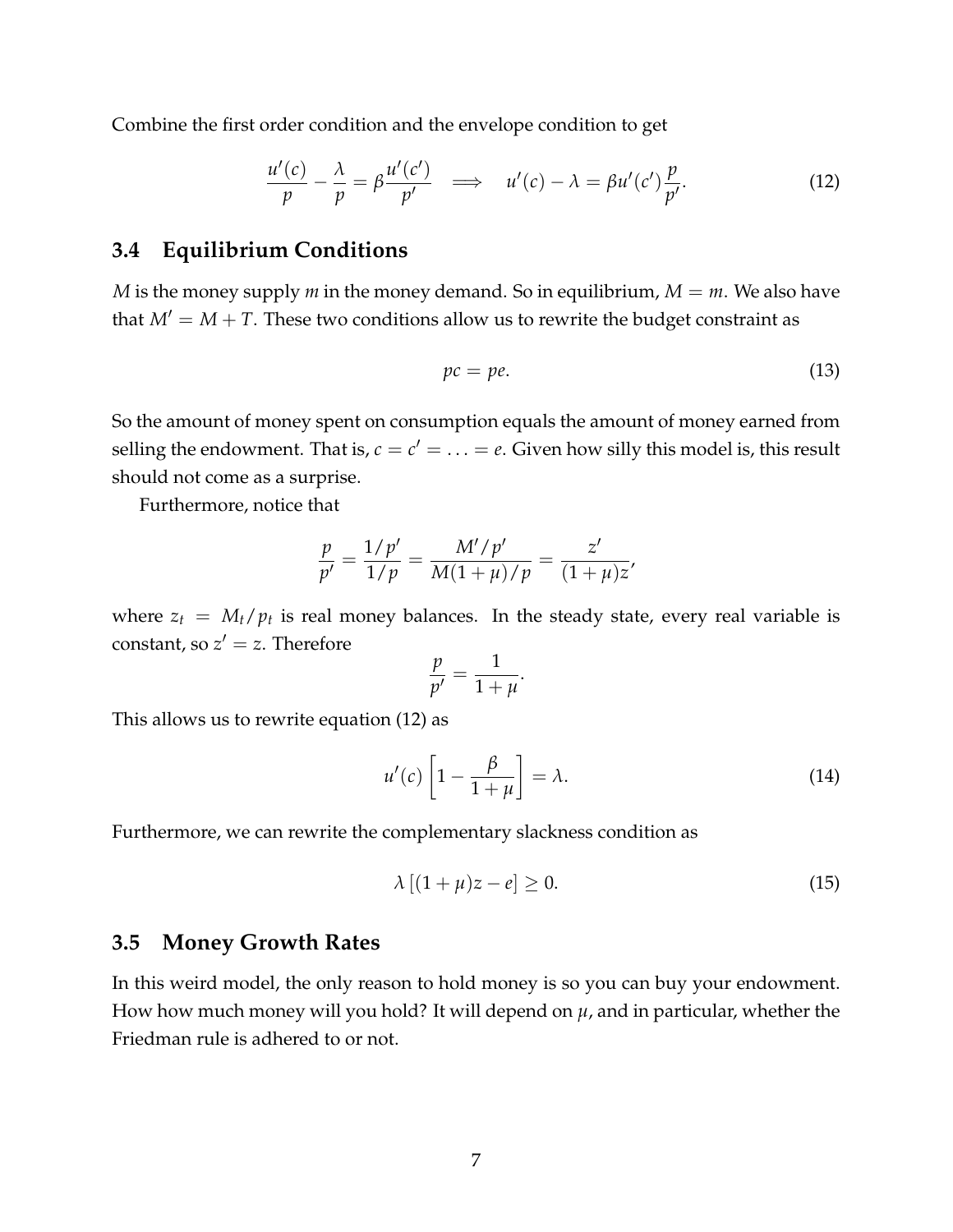**Case 1:**  $\mu = \beta - 1$ . This is the case where the Friedman rule is adhered to, i.e. when  $i = 0$ . From equation (14), this would imply that  $\lambda = 0$ , so complementary slackness is satisfied. Thus we know that  $m' > pe$ .<sup>1</sup>

**Case 2:**  $\mu > \beta - 1$ . It follows that

$$
1-\frac{\beta}{1+\mu}>0.
$$

From equation (14), it follows that  $\lambda > 0$ . This in turn implies from complementary slackness that  $pe = m'$ . In words, you should carry the exact amount of money you need to buy stuff and not one penny more.

## **4 Cash Goods vs. Credit Goods**

#### **4.1 The Setup**

Suppose the endowment is coconuts. The coconuts can be converted into two goods, say, coconut juice and coconut candy, which have the same price. So in this model, there are two consumption goods arising from the same endowment. Here's the quirk of the model. If you want to consume *c*1, then you have to purchase it using money. The market for *c*2, however, does not require cash.

We'll be making the following assumptions about utility. First, both unmixed partials are strictly negative, i.e.  $u_{11} < 0$  and  $u_{22} < 0$ . Furthermore, we will ensure an interior solution (positive consumption of both goods) by imposing an Inada condition of

$$
\lim_{c_1 \to 0} c_1(c_1, c_2) = \infty = \lim_{c_2 \to 0} c_2(c_1, c_2).
$$

In other words, if you have practically no  $c_i$ , then consuming a little bit more  $c_i$  will increase your utility dramatically.

<sup>&</sup>lt;sup>1</sup>In lecture he said this implies a strict inequality, but I do not see why that is necessarily true—there is nothing preventing both factors in the complementary slackness condition from being zero. (Although it's rare in practice to actually have them both zero.)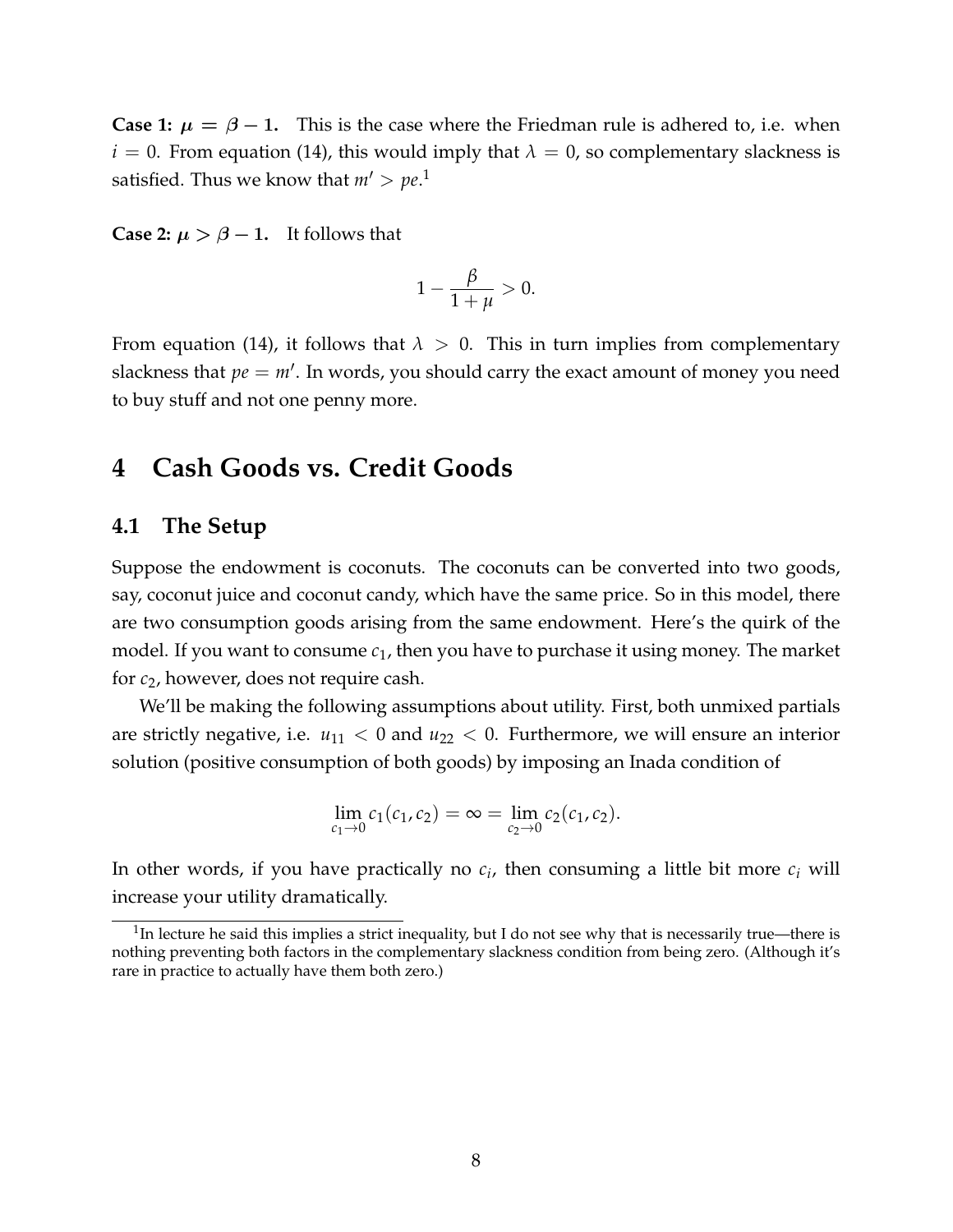## **4.2 The Bellman Equation**

The Bellman equation for the representative agent is

$$
V(m) = \max_{c_1, c_2, m'} \{ u(c_1, c_2) + \beta V(m') \}.
$$

The budget constraint is given by

$$
pc_1 + pc_2 + m' = pe + m + T,
$$

and the CIA constraint is

$$
pc_1 \leq m + T.
$$

We can combine the two constraints into

$$
p(e-c_2) \leq m' \implies e-c_2 \leq \frac{m'}{p}.
$$

So now the Bellman equation can be written as

$$
V(m) = \max_{c_2,m'} \left\{ u \left( e - c_2 + \frac{m + T - m'}{p}, c_2 \right) + \lambda \left( \frac{m'}{p} + c_2 - e \right) + \beta V(m') \right\},
$$
 (16)

where our complementary slackness condition is given by

$$
\lambda\left(\frac{m'}{p}+c_2-e\right).
$$

## **4.3 First Order Conditions**

With respect to  $c_2$ , the first order condition is

$$
u_1(c_1, c_2) = u_2(c_1, c_2) + \lambda.
$$

With respect to *m*′ , we get

$$
\frac{u_1(c_1,c_2)}{p} = \frac{\lambda}{p} + \beta V'(m').
$$

The envelope condition is

$$
V'(m) = \frac{u_1(c_1, c_2)}{p} \implies V'(m') = \frac{u_1(c'_1, c'_2)}{p'}.
$$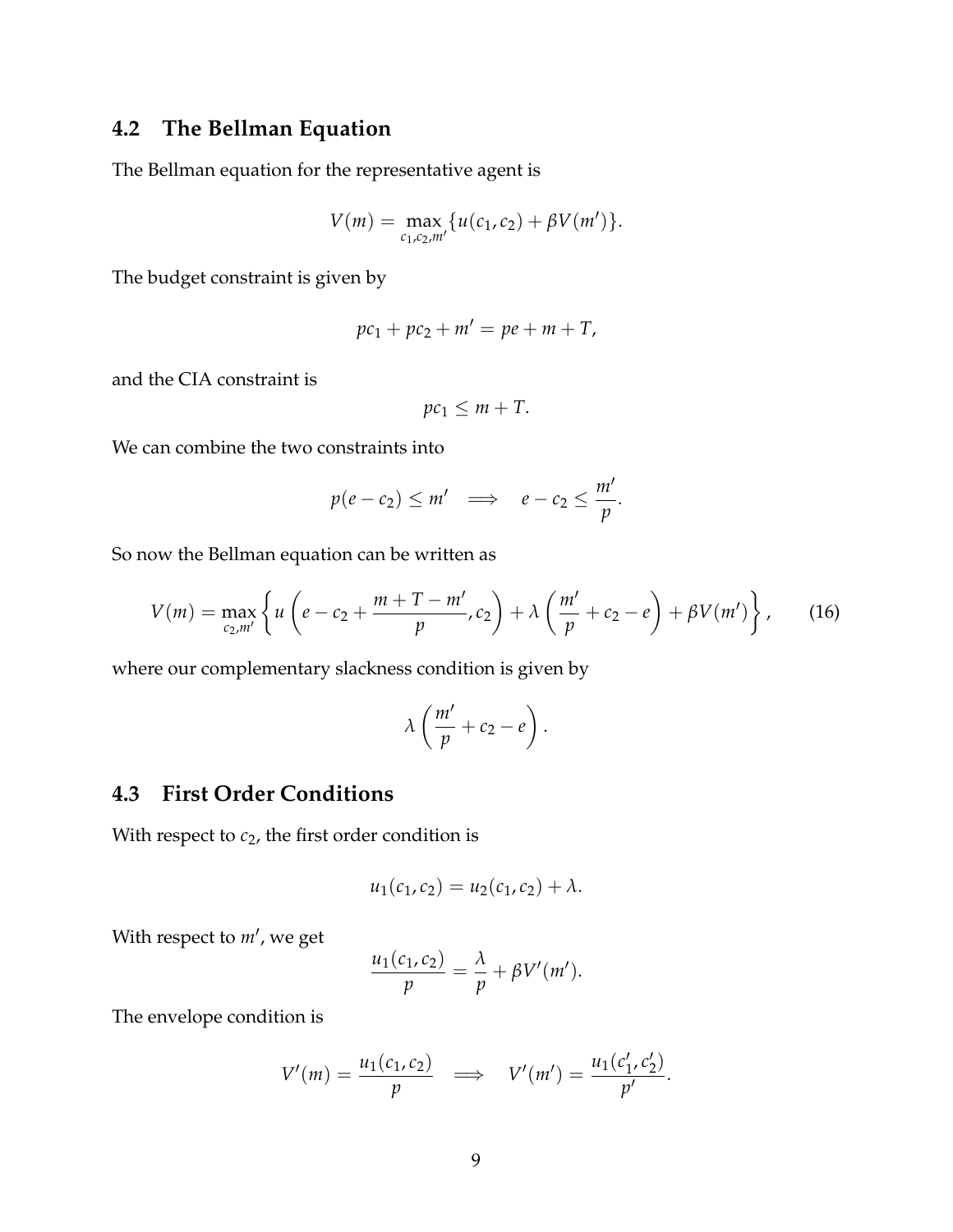Plugging the envelope condition into the second first order condition, we have

$$
\frac{u_1(c_1, c_2)}{p} - \frac{\lambda}{p} = \beta \frac{u_1(c'_1, c'_2)}{p'} \implies u_1(c_1, c_2) - \lambda = \beta \frac{p}{p'} u_1(c'_1, c'_2). \tag{17}
$$

## **4.4 Equilibrium Conditions**

Again,  $m_t = M_t$  in equilibrium because supply must equal demand. This allows us to rewrite the budget constraint as

$$
pc_1 + pc_2 + M' = pe + M + T \implies p(c_1 + c_2) = pe
$$

because  $M' = M + T$ . It follows that  $c_1 + c_2 = e$ , which isn't all that surprising—a person ultimately consumes their endowment, even though they go through this rigmarole to get it. It follows that  $c_1 = e - c_2$ .

From the first section of these notes, we found that

$$
\frac{p'}{p} = 1 + \mu \implies \frac{p}{p'} = \frac{1}{1 + \mu}.
$$

We can use this to rewrite equation  $(17)$  and the first order condition with respect to  $c_2$  as

$$
u_1(e - c_2, c_2) - \lambda = \frac{\beta}{1 + \mu} u_1(e - c'_2, c'_2)
$$
  

$$
u_1(e - c_2, c_2) - \lambda = u_2(e - c_2, c_2).
$$

It follows that

$$
\frac{\beta}{1+\mu}u_1(e-c'_2,c'_2) = u_2(e-c_2,c_2).
$$
\n(18)

Hey, this is insightful. The social planner would like the marginal utilities to be equalized. But they may or may not be equalized depending on what  $\mu$  is. In other words,  $\mu$  is having a *real* effect on the equilibrium.

### **4.5 Observations**

Suppose that  $u = \beta - 1$  so that the Friedman rule is observed. It follows that

$$
\frac{\beta}{1+u}=1,
$$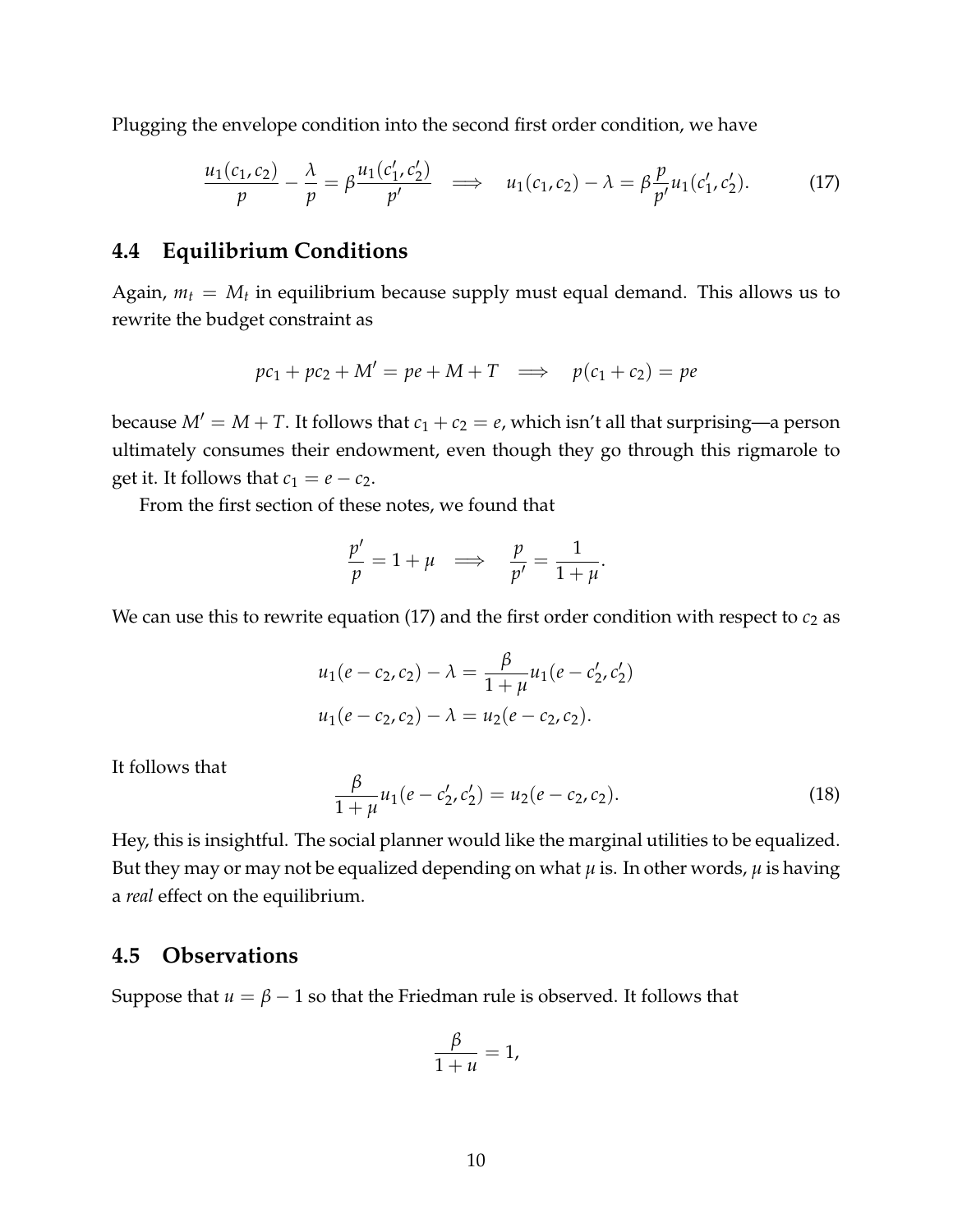which implies that the marginal utilities in equation (18) are equalized. Indeed, the social planner's solution is only achieved when the Friedman rule is observed.

What about existence and uniqueness? We can get everything we need from *c*2. Define

$$
G(c_2) = u_2(e - c_2, c_2) - \frac{\beta}{1 + \mu}u_1(e - c_2, c_2).
$$

Any point where  $G(c_2) = 0$  defines an equilibrium, so we'll want to know the shape of  $G(c_2)$ .

Consider what happens when  $c_2 \rightarrow 0$ . From the Inada conditions,  $u_2$  will go to infinity and therefore  $G(c_2)$  will go to infinity. Now consider what happens when  $c_2 \rightarrow e$ . Then the first argument approaches zero, so  $u_1$  will go to infinity and  $G(c_2)$  will go to negative infinity. We know the asymptotic behavior, and because  $G(c_2)$  is continuous, existence of equilibria is established.

For uniqueness, we need the function to be strictly downward sloping. Evaluating the derivative gives

$$
G'(c_2) = -u_{21} + u_{22} + \frac{\beta}{1+\mu}u_{11} - \frac{\beta}{1+\mu}u_{12}
$$

$$
u_{22} + \frac{\beta}{1+\mu}u_{11} - u_{12}\left(1 + \frac{\beta}{1+\mu}\right).
$$

We have assumed that  $u_{22}$  and  $u_{11}$  are both strictly negative. We have no idea what sign *u*<sup>12</sup> is, however, so we cannot guarantee uniqueness. For some functional forms, we'll be able to establish that  $u_{12} \geq 0$ , for example if we make the utility separable, i.e.  $u(c_1, c_2) = v(c_1) + w(c_2).$ 

#### **4.6 Comparative Statics**

Suppose there's a unique equilibrium, which requires  $u_{12} \geq 0$ . We want to know what happens if there's a change in the rate of money growth *µ*. Equilibrium requires that

$$
(1+\mu)u_2(e-c_2,c_2)=\beta u_1(e-c_2,c_2).
$$

We'll use the implicit function theorem. Write  $c_2(\mu)$  as a function of  $\mu$ . Note that this implies *c* ′  $\iota'_1(\mu) = -c'_2$  $\chi_2'(\mu)$ . So take the derivative of both sides with respect to  $\mu$  and we